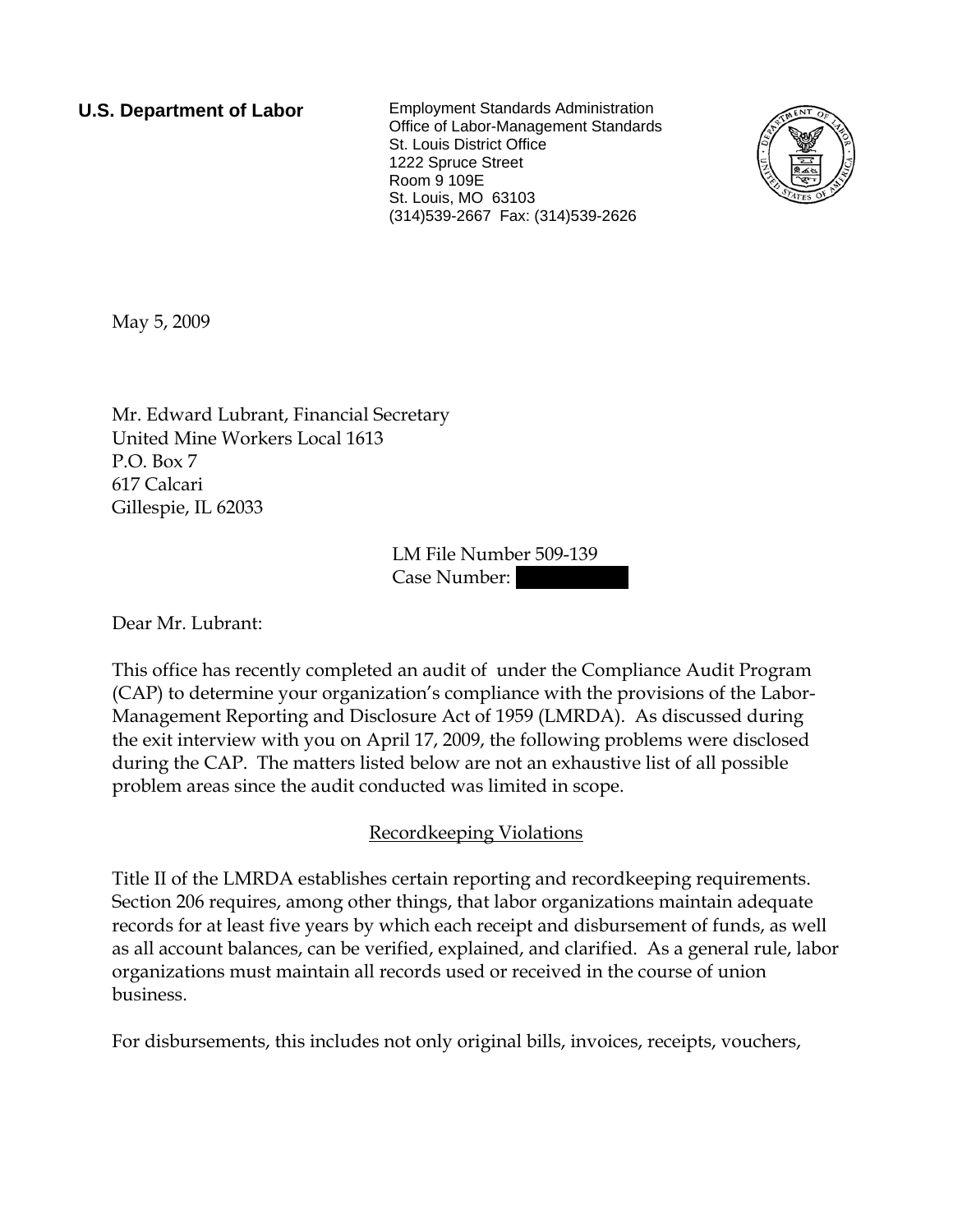Mr. Edward Lubrant May 5, 2009 Page 2 of 5

and applicable resolutions, but also documentation showing the nature of the union business requiring the disbursement, the goods or services received, and the identity of the recipient(s) of the goods or services. In most instances, this documentation requirement can be satisfied with a sufficiently descriptive expense receipt or invoice. If an expense receipt is not sufficiently descriptive, a union officer or employee should write a note on it providing the additional information. For money it receives, the labor organization must keep at least one record showing the date, amount, purpose, and source of that money. The labor organization must also retain bank records for all accounts.

The audit of Local 1613's 2008 records revealed the following recordkeeping violations:

1. Lack of Adequate Documentation for Disbursements

 Local 1613 did not retain adequate documentation for disbursements made from the local's accounts totaling at least \$650. For example, no documentation was retained for check written on February 29, 2008 for \$147.23 to Shop N Save and check |||| written on March 1, 2008 for \$300 to Bert's DJ Service.

As previously noted above, labor organizations must retain original receipts, bills, and vouchers for all disbursements. The president and treasurer (or corresponding principal officers) of your union, who are required to sign your union's LM report, are responsible for properly maintaining union records.

2. Lost Wages

Local 1613 did not retain adequate documentation for lost-wage reimbursement payments to union officers and employees totaling at least \$340. The union must maintain records in support of lost-wage claims that identify each date lost wages were incurred, the number of hours lost on each date, the applicable rate of pay, and a description of the union business conducted. The OLMS audit found that Local 1613 retained expense/lost-time vouchers for all lost-time claims except one. You attended an AFL-CIO seminar on April 7, 2008. You submitted an expense voucher for the trip, but neglected to include 6 hours of lost time for which you were paid. In another instance, President Stewart was paid 11 hours of lost time in March 2008. An expense/lost-time voucher was submitted; however, a description of union business was not included on the voucher.

3. Information Not Recorded in Meeting Minutes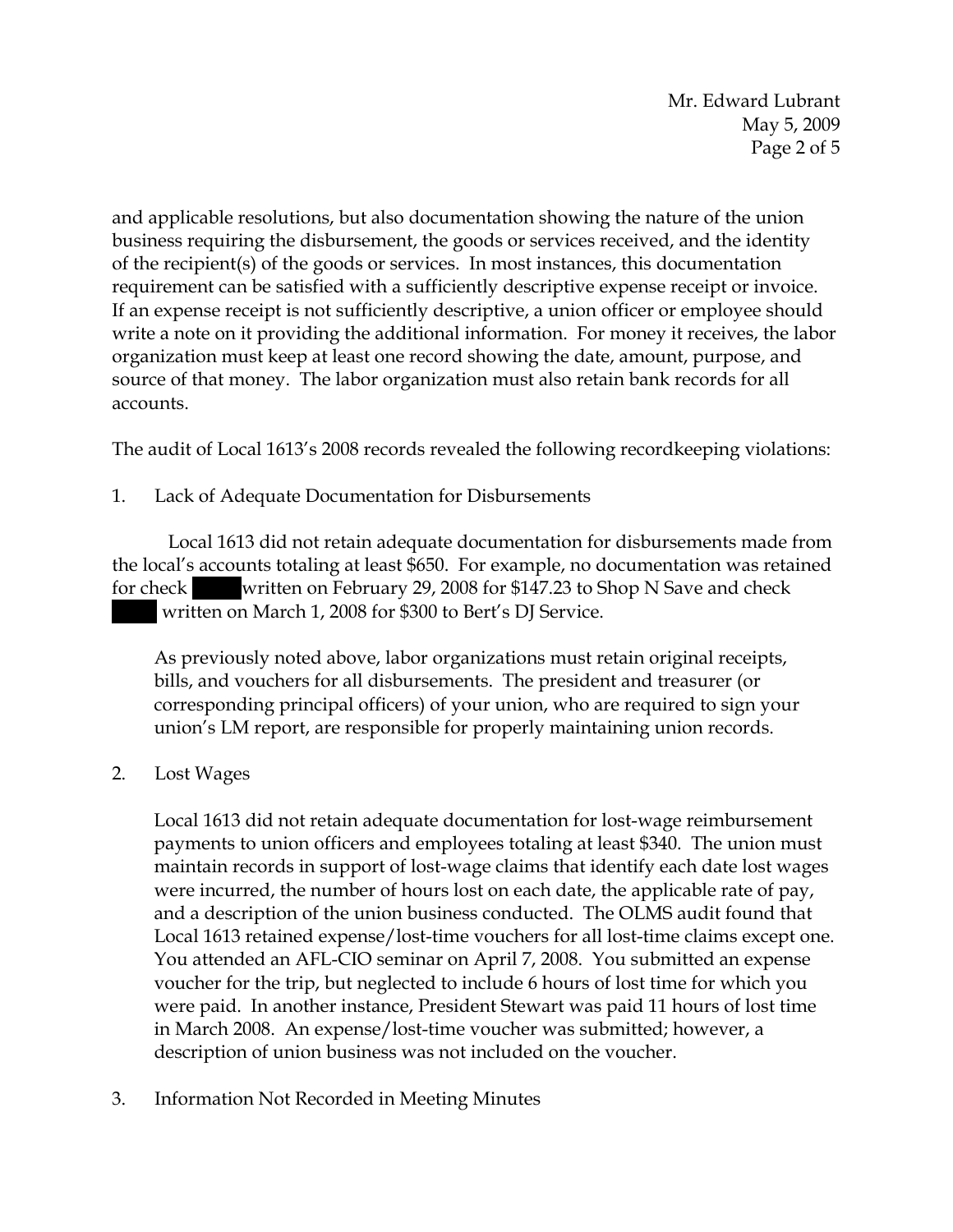Mr. Edward Lubrant May 5, 2009 Page 3 of 5

Article XII, Section 3 of the United Mine Workers Constitution requires that the purchase of investments and expenditure of union funds be authorized by the membership. In March 2008, a certificate of deposit was purchased for \$30,000; however, the minutes of the meeting do not contain any reference to the purchase. Minutes of all membership or executive board meetings must report any disbursement authorizations made at those meetings.

4. Lack of Salary Authorization

Local 1613 did not maintain records to verify that the salaries reported in Item 24 (All Officer and Disbursements to Officers) of the LM-3 were the authorized amounts and therefore were correctly reported. The union must keep a record, such as meeting minutes, to show the current salary authorized by the entity or individual in the union with the authority to establish salaries.

Based on your assurance that Local 1613 will retain adequate documentation in the future, OLMS will take no further enforcement action at this time regarding the above violations.

## Reporting Violations

The audit disclosed a violation of LMRDA Section 201(b), which requires labor organizations to file annual financial reports accurately disclosing their financial condition and operations. The Labor Organization Annual Report (LM-3) filed by Local 1613 for fiscal year ending December 31, 2008 was deficient in the following areas:

1. Certificates of Deposit Reported As Investments

Local 1613 improperly included the value of a certificate of deposit as an investment in Item 28 of the LM-3 report. For LM reporting purposes, OLMS considers a certificate of deposit to be cash. The purchase or redemption of a certificate of deposit is a transfer of cash from one account to another and, therefore, the local should not report these transactions as receipts or disbursements.

2. Failure to Report Receipts and Disbursements